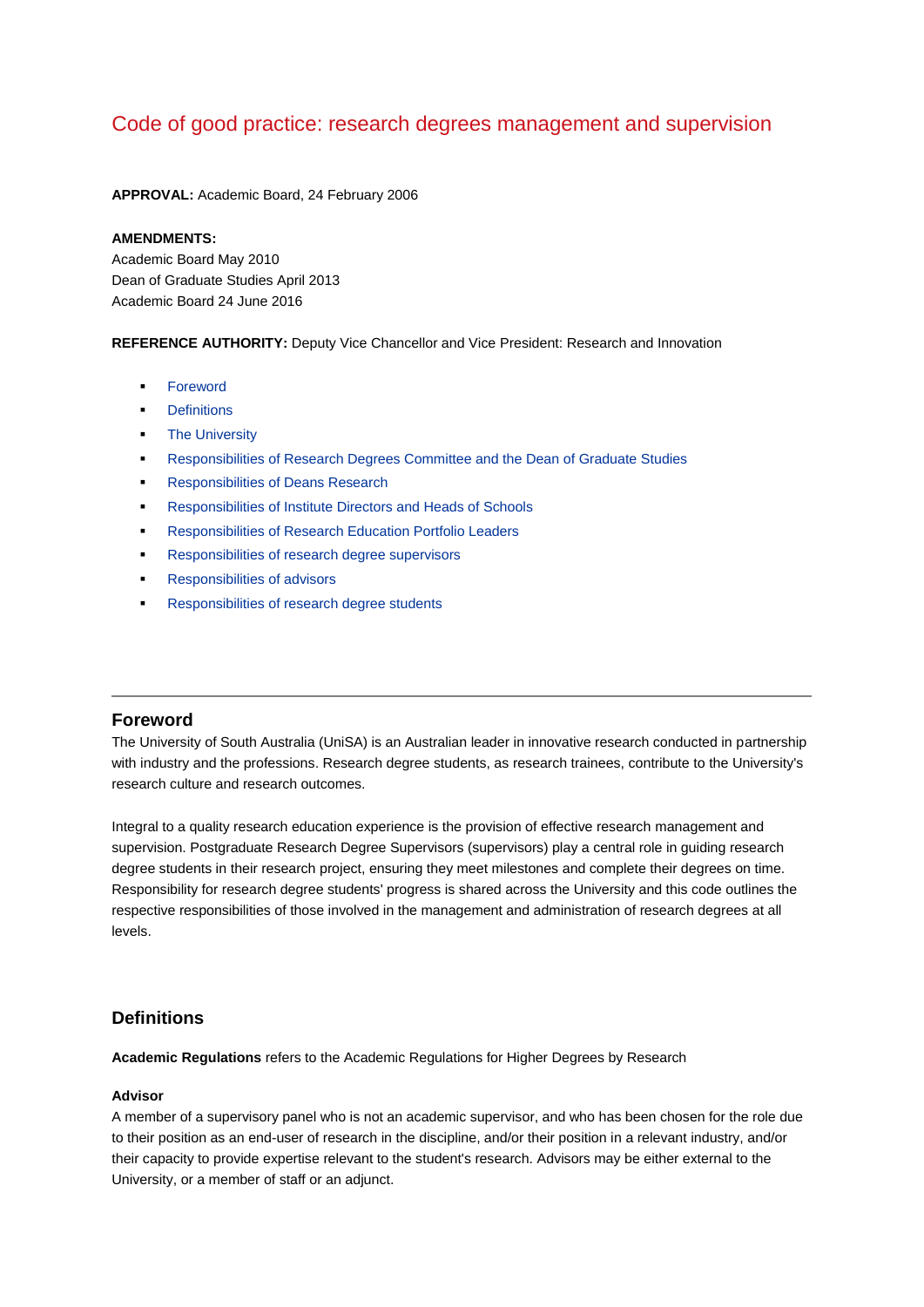**Divisional Research Management Committee (DRMC)** means the Research or Research Degrees Management Committee established by the Division.

#### **Dean: Research**

The management and responsibility for Research Education and related activities, including supervisor eligibility, differs between divisions. The term Dean: Research used here refers to the Dean or Associate Dean holding responsibility for research education, as determined within the management structure of the Division.

#### **Principal Supervisor**

A University academic staff member (including Adjunct) who has prime responsibility for guiding the postgraduate research undertaken by a designated HDR student and for overseeing the progress of that student towards completion of their research degree. Normally, a Principal Supervisor works in the Division where the student is enrolled.

**Research Education Portfolio Leaders (REPLs)** includes Research Degrees Coordinators, Associate Heads of School: Research and Program Directors: Professional Doctorate (Research) and their equivalents.

**Supervisory Panel** means the team responsible for providing supervision to a research degree student. The panel must include a minimum of two UniSA supervisors, one of whom will be the principal supervisor. Supervisory panels can also include experts from other disciplines and end-user advisors external to the University, as appropriate for the research degree student's discipline and project.

# **1. The University**

The University has established the Research Degrees Committee (RDC), a sub-committee of Academic Board, which has the delegated authority in matters relating to research education and training. [View the [Terms of](http://w3.unisa.edu.au/unicouncil/terms_ref/default.asp#rdc)  [Reference.](http://w3.unisa.edu.au/unicouncil/terms_ref/default.asp#rdc)]

The University aims to foster and preserve the scholarly values of curiosity, experimentation, critical appraisal and integrity and to foster these values in its research degree students. All research degree students and supervisors are required to comply with:

- [Australian Code for the Responsible Conduct of Research](http://www.nhmrc.gov.au/guidelines/publications/r39) (Australian Code)
- [National Statement on Ethical Conduct in Human Research](http://www.nhmrc.gov.au/guidelines/publications/e72) (National Statement)
- [Australian Code of Practice for the Care and Use of Animals for Scientific Purposes](http://www.nhmrc.gov.au/_files_nhmrc/file/publications/synopses/ea16.pdf)
- [Gene Technology Act and Regulations](http://www.ogtr.gov.au/internet/ogtr/publishing.nsf/content/legislation-2)
- [Defence Trade Controls Act](http://www.defence.gov.au/deco/DTC.asp)

in addition to University policies and procedures related to Responsible Practice in Research. [See Clauses 13 and 14 of the Academic Regulations for Higher Degrees by Research and Appendix B attached to the Regulations.]

# **2. Responsibilities of Research Degrees Committee and the Dean of Graduate Studies**

Research Degrees Committee (RDC) and the Dean of Graduate Studies are responsible for establishing a policy and quality assurance framework for research degrees management and supervision<sup>1</sup>[.](http://www.newdev.unisa.edu.au/policies/codes/goodprac/mansupvising.asp#1footer) The management of research degree programs, including academic regulations of these programs, are generally devolved to Division level.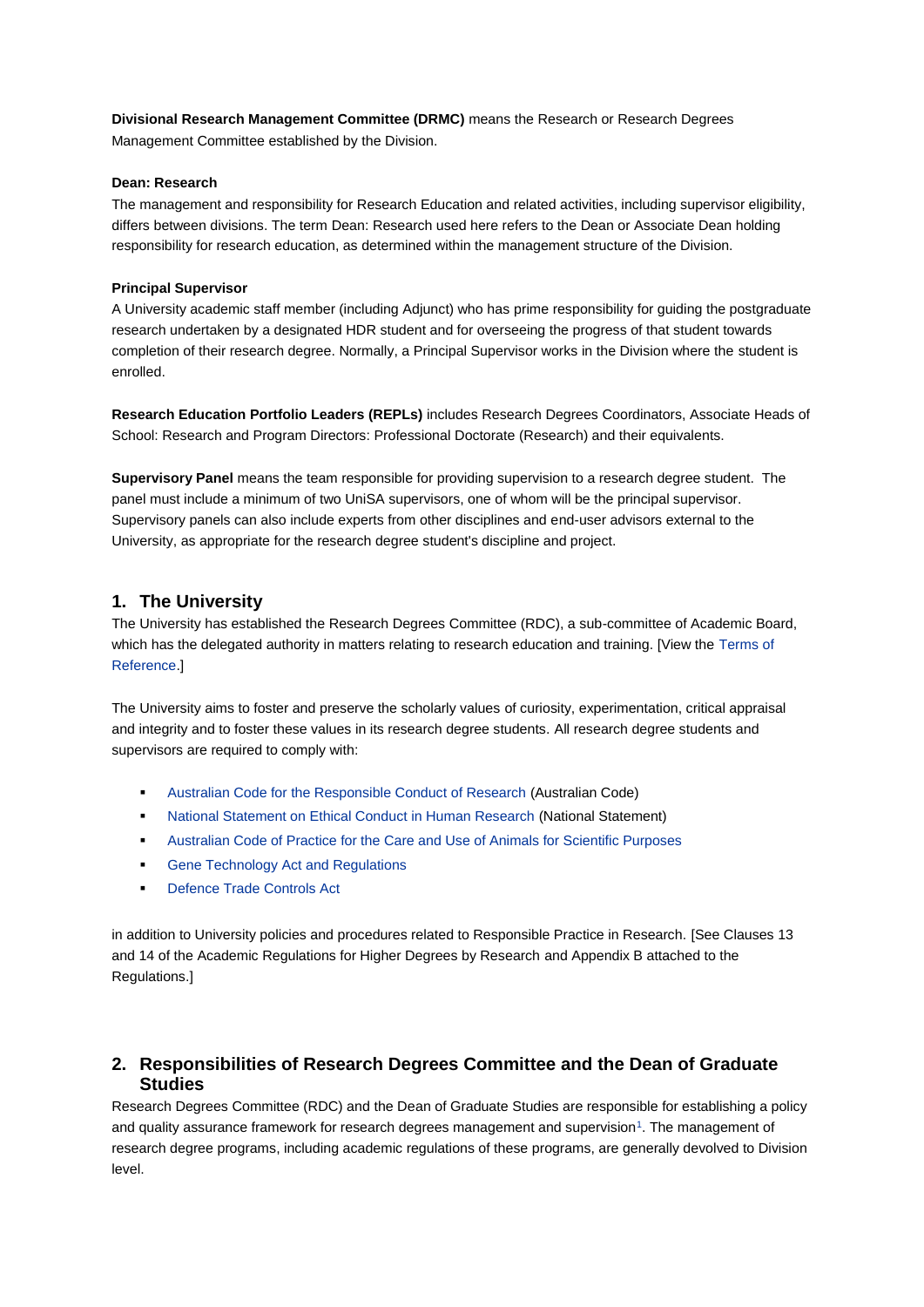The quality assurance framework will ensure that:

**2.1** requirements and entry standards for the research degree are clearly specified and are set to ensure that enrolling research degree students are likely to have the capacity to succeed, given their own commitment to complete;

**2.2** rights and responsibilities of research degree students, the University, Divisions, Institutes, Schools and their staff are clearly documented and readily available to research degree students, including policy and academic regulations governing the degree, progress reporting and, where appropriate, scholarship conditions;

**2.3** appropriate training in relation to responsible conduct of research is made available to all research degree students;

**2.4** standards exist for qualifications, training and support of academic staff who supervise research degree students, and that a process exists by which assistance may be sought should it be required;

**2.5** research degree students have access to adequate support, facilities and resources for conducting their research education, includin[g Research Education Support Activities](http://w3.unisa.edu.au/researchstudents/workshops/) (RESA);

**2.6** the status of intellectual property and commercial considerations arising from research degree students' research are defined and available to research degree students;

**2.7** procedures are in place by which either the research degree student or the supervisor may raise and seek resolution of grievances or appeals;

**2.8** there are explicit procedures for the examination process, including clear guidelines for examiners and other parties, outlining institutional expectations for the particular degree and any requirements for confidentiality;

**2.9** completion times are monitored;

**2.10** RDC is responsible for approving recommendations from Divisional Research Management Committees regarding candidature, making decisions on each research degree student's completion of requirements for the award of a research degree and for recommending to Council that research degrees be awarded.

# **3. Responsibilities of Deans Research**

Each Division has a Research Management Committee, the Chair of which is the Dean, Research. Each Divisional Research Management Committee (DRMC) is responsible for monitoring and ensuring the effective conduct of research education management within the area and for ensuring that the area adheres to relevant policies, regulations and codes. Responsibility for research degrees may be delegated to the Dean, Research who normally chairs the DRMC. The Dean, Research is required to complete authorisations at various points of candidature in accordance with the academic regulations, but may delegate responsibility for day-to-day administration and management of research degree students to an Associate Dean: Research Education.

Through the DRMC, the Dean, Research will:

**3.1** Actively participate in the development and implementation of strategic initiatives of the University within the relevant division, and dissemination of information about such initiatives.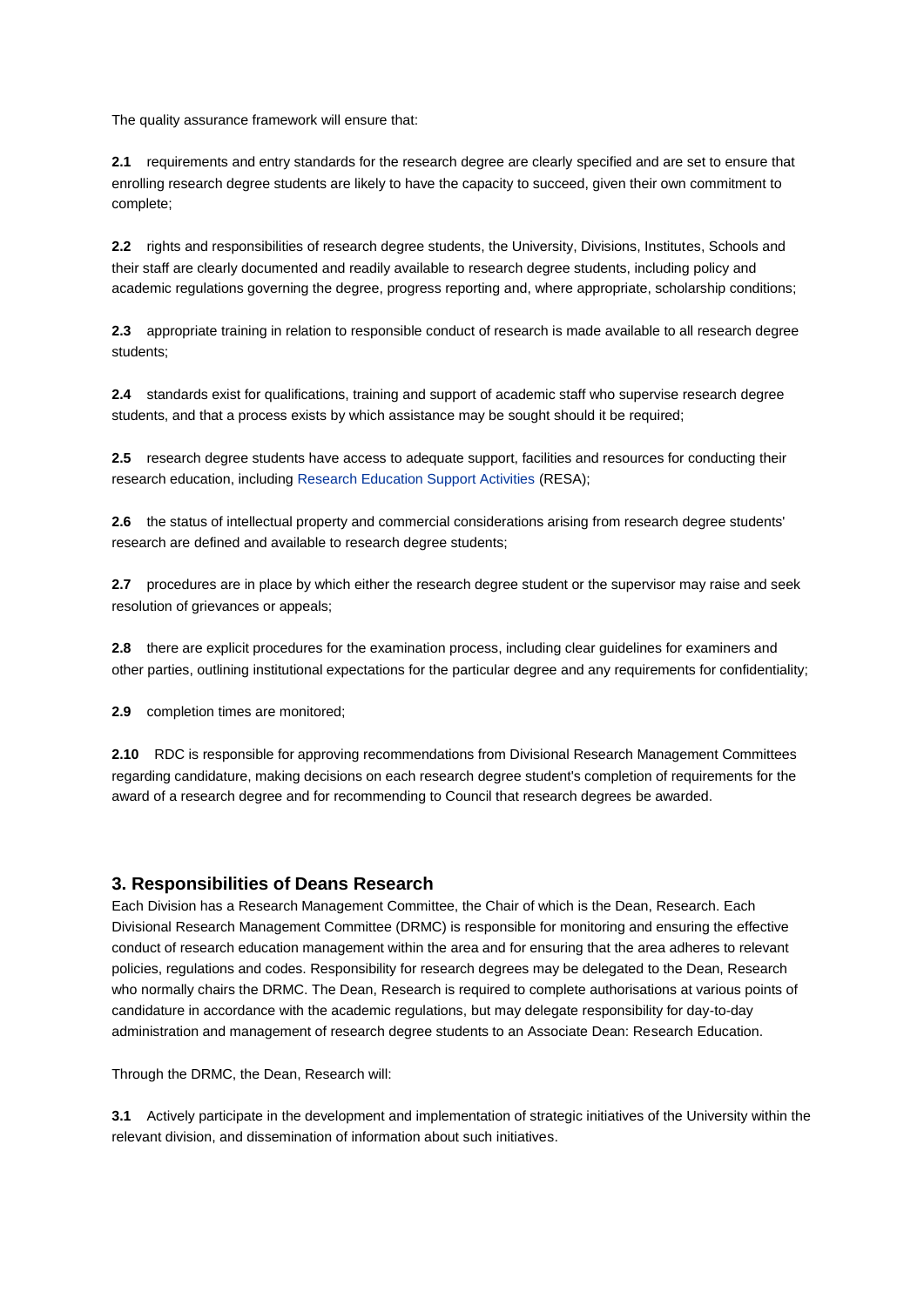**3.2** make decisions and recommendations on matters pertaining to postgraduate research including research degree student admissions, scholarships, research proposal assessments, performance reviews, variations to candidature and examinations;

**3.3** work with the Research Education Portfolio Leaders to oversee matters related to the supervision of research degree students;

**3.4** monitor and report on research degree student progress within the Division;

**3.5** report on corporate planning targets and quality assurance mechanisms within the Division;

**3.6** determine whether University staff members meet the eligibility criteria to supervise at the relevant level, in accordance with Research Policy [RES 18 Higher Degree by Research Supervision;](http://www.newdev.unisa.edu.au/policies/policies/resrch/res18.asp)

**3.7** ensure each supervisory panel includes, a principal and at least one co-supervisor and also ensure that all academic supervisors are sufficiently expert in the area of research in order to provide the research degree student quality supervision;

**3.8** make every endeavour to locate another supervisor in the event that alternative supervisory arrangements are required, in consultation with the student;

**3.9** provide a research rich education environment by contributing towards the development and delivery of [Research Education Support Activities](http://w3.unisa.edu.au/researchstudents/workshops/) (RESA); to foster the development of Research Degree Graduate Qualities and productive intellectual, professional and ethical relationships between University staff and research degree students and external members of a student's supervisory panel and among research degree students;

**3.10** address grievances or appeals involving Research Education Portfolio Leaders, supervisors and research degree students in accordance with University policy and regulations.

# **4. Responsibilities of Institute Directors and Heads of Schools**

The Institute Director and Head of School are responsible for:

**4.1** appointing an academic University staff member with established and recognised experience in supervision to act as Research Education Portfolio Leader who will represent the area as a member of the Divisional Research Management Committee (DRMC);

**4.2** ensuring that adequate resources and development opportunities are provided to assist Research Education Portfolio Leaders (REPLs) and supervisors in the performance of their duties;

**4.3** ensuring REPLs provide research degree students with relevant information upon commencement of candidature, including:

**4.3.1** policy/ guidelines governing ethics and integrity, compliance, intellectual property, authorship, research misconduct and copyright;

**4.3.2** support, facilities and resources available to research degree students within the University; and

**4.3.3** appeal, at risk and grievance procedures;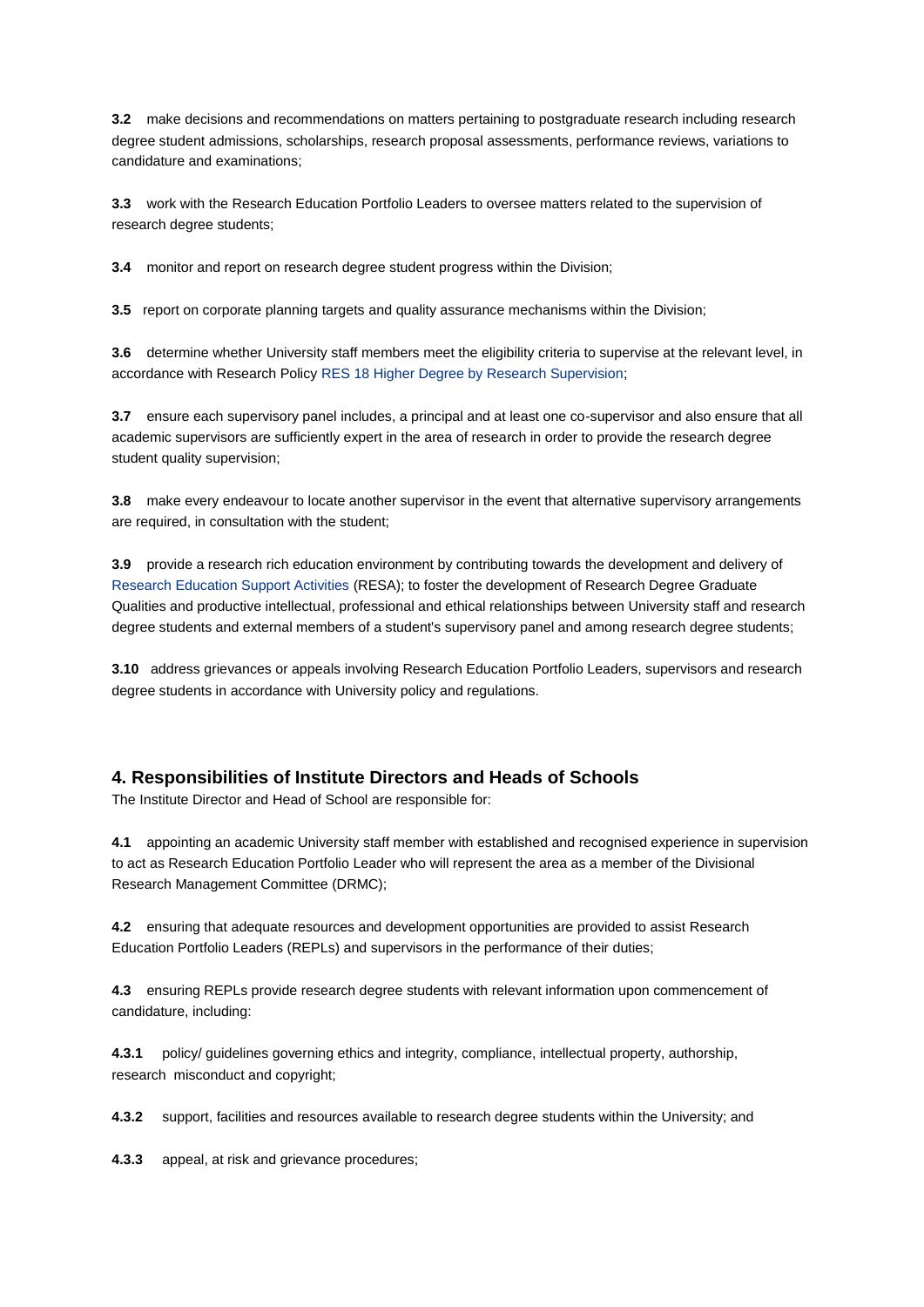**4.4** negotiating supervisor workload at commencement of candidature such as to provide the research degree student with appropriate and adequate supervision throughout candidature, and renegotiating as required. Such workload is to be distributed between the principal/co-supervisor and associate supervisor(s) of the supervisory panel;

**4.5** ensuring each research degree student has resources available according to the [Statement of minimum](http://www.unisa.edu.au/policies/policies/resrch/res10-regs.asp#Appendix3)  [resources for research degree students](http://www.unisa.edu.au/policies/policies/resrch/res10-regs.asp#Appendix3) and providing project-specific funds for the research degree student to conduct the research project in accordance with the approved research proposal;

**4.6** in conjunction with the Dean, Research, undertaking to ensure that supervision will be available in the area of the student's research for the normal duration of the degree;

**4.7** in conjunction with the REPL, and in consultation with the student, appointing a substitute principal supervisor where a supervisor is absent for six weeks or more;

**4.8** ensuring that a local area work health and safety & injury management (WHS & IM) system that is aligned with the University's WHS & IM Plan is in place for each research degree student to follow.

### **5. Responsibilities of Research Education Portfolio Leaders**

The Research Education Portfolio Leader (REPL) is responsible to the Head of School for the oversight of all matters related to the supervision of research degree students. The REPL reports higher degree research activities to the Division's Dean: Research.

The REPL is responsible for:

#### **5.1 Administering higher degrees by research in the school**

As a member of the Division's Research Management Committee, Research Education Portfolio Leaders:

- Assess applications for research degree student places and scholarships in conjunction with the Head of School and Dean, Research, taking into account available facilities and resources as per the [Statement of](http://w3.unisa.edu.au/policies/policies/resrch/res10-regs.asp#appA)  [minimum resources for higher degree by research students;](http://w3.unisa.edu.au/policies/policies/resrch/res10-regs.asp#appA)
- In conjunction with the Head of School, coordinate transparent processes for the allocation of supervisory panel members (internal supervisors, external associates and/or end user representatives) according to the Academic Regulations and School guidelines/procedures;
- Coordinate the submission of research proposals to the review panel and to the Divisional Research Management Committee;
- Coordinate and monitor planning, review and report of progress and undertake at least two documented planning and review sessions each year with each student and their principal supervisor;
- Monitor for issues and/or conflicts between research degree students and supervisors and initiate strategies to reduce the impact of these issues on student progress;
- Act as mediator to facilitate the resolution of conflict between research degree students and supervisors;
- In the event of unsatisfactory student progress, consult with the research degree student, supervisor(s), and Dean, Research to determine the most appropriate course of action, as per the Academic Regulations for Higher Degrees by Research;
- In the event of suspected research misconduct by a student, facilitate the inquiry process as required (see [Appendix B to the Academic Regulations for Higher Degrees by Research\)](http://www.newdev.unisa.edu.au/policies/policies/resrch/res10-regs.asp#app6);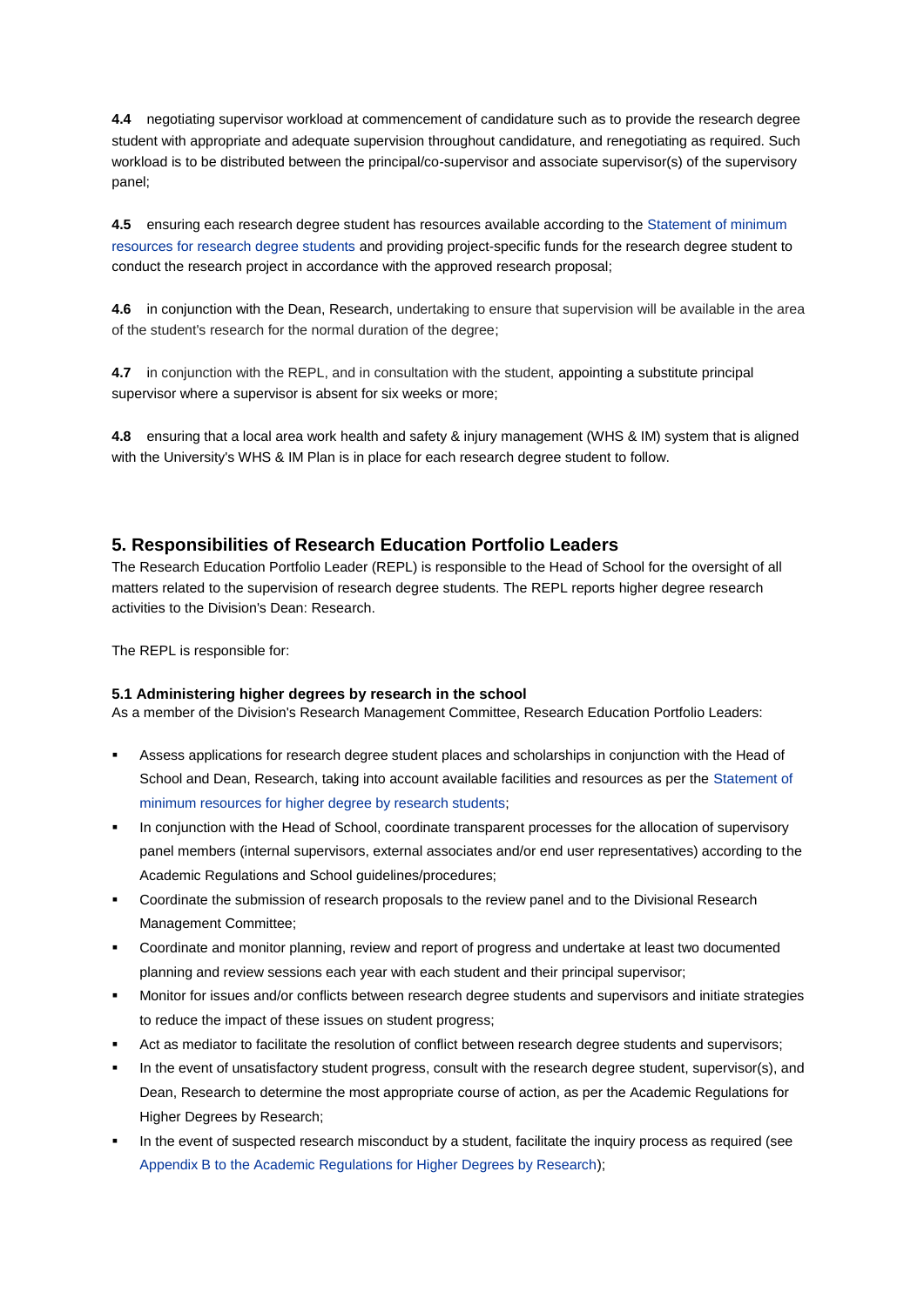- Authorise variations to candidature;
- Monitor the selection of examiners and the outcomes of examinations and where required, assist supervisors to develop recommendations for the Examinations and HDR Academic Quality Panel.

#### **5.2 Helping to build a research rich education environment**

- Participate in the implementation of strategic initiatives of the University within their school, and the dissemination of information about such initiatives.
- ensure research degree students are provided with relevant information upon commencement of candidature:
	- o policy/ guidelines governing ethics and integrity, compliance, intellectual property, authorship, research misconduct and copyright;
	- o support, facilities and resources available to research degree students within the University; and
	- o appeal, at risk and grievance procedures;
- In conjunction with supervisors, direct research degree students towards research education resources, including [Research Education Support Activities](http://w3.unisa.edu.au/researchstudents/workshops/) (RESA) and other relevant external and internal research training opportunities;
- Facilitate the development of appropriate seminar opportunities at the local level and encourage participation of research degree students and supervisors;
- Assist supervisors to gain access to relevant policies, procedures and guidelines governing research education and research degree supervision, the area's procedures, and information about the University's supervisor development program.

#### **5.3 Contributing to quality assurance**

 Monitor the quality and viability of the research education environment in accordance with the University's policies, including [Quality Assurance and Improvements in Higher Degrees by Research,](http://w3.unisa.edu.au/policies/policies/resrch/res15.asp) the Code of Good Practice: Research Degrees Management and Supervision, and the ['Statement of minimum resources for](http://w3.unisa.edu.au/policies/policies/resrch/res10-regs.asp#appA)  [research degree students'.](http://w3.unisa.edu.au/policies/policies/resrch/res10-regs.asp#appA)

# **6. Responsibilities of research degree supervisors**

Supervisory panels are the preferred model of supervision for research degree students at UniSA. Principal supervisors are responsible for establishing supervisory responsibilities and reporting processes for the panel. Within a supervisory panel, responsibilities should be established and agreed to as soon as practicable in the development of the research degree student's research proposal.

All supervisors are expected to supervise their research degree students in accordance with the responsibilities below, to foster research integrity and maximise the opportunities for timely and successful completions by:

**6.1** being familiar with, abiding by and guiding research degree students in relation to the University's policies, procedures, regulations, guidelines and codes relevant to higher degrees by research, including intellectual property, ethics and compliance, integrity, authorship arrangements, copyright and research misconduct and [Research Degree Graduate Qualities;](http://www.unisa.edu.au/researchstudents/responsibilities/rdgq.asp)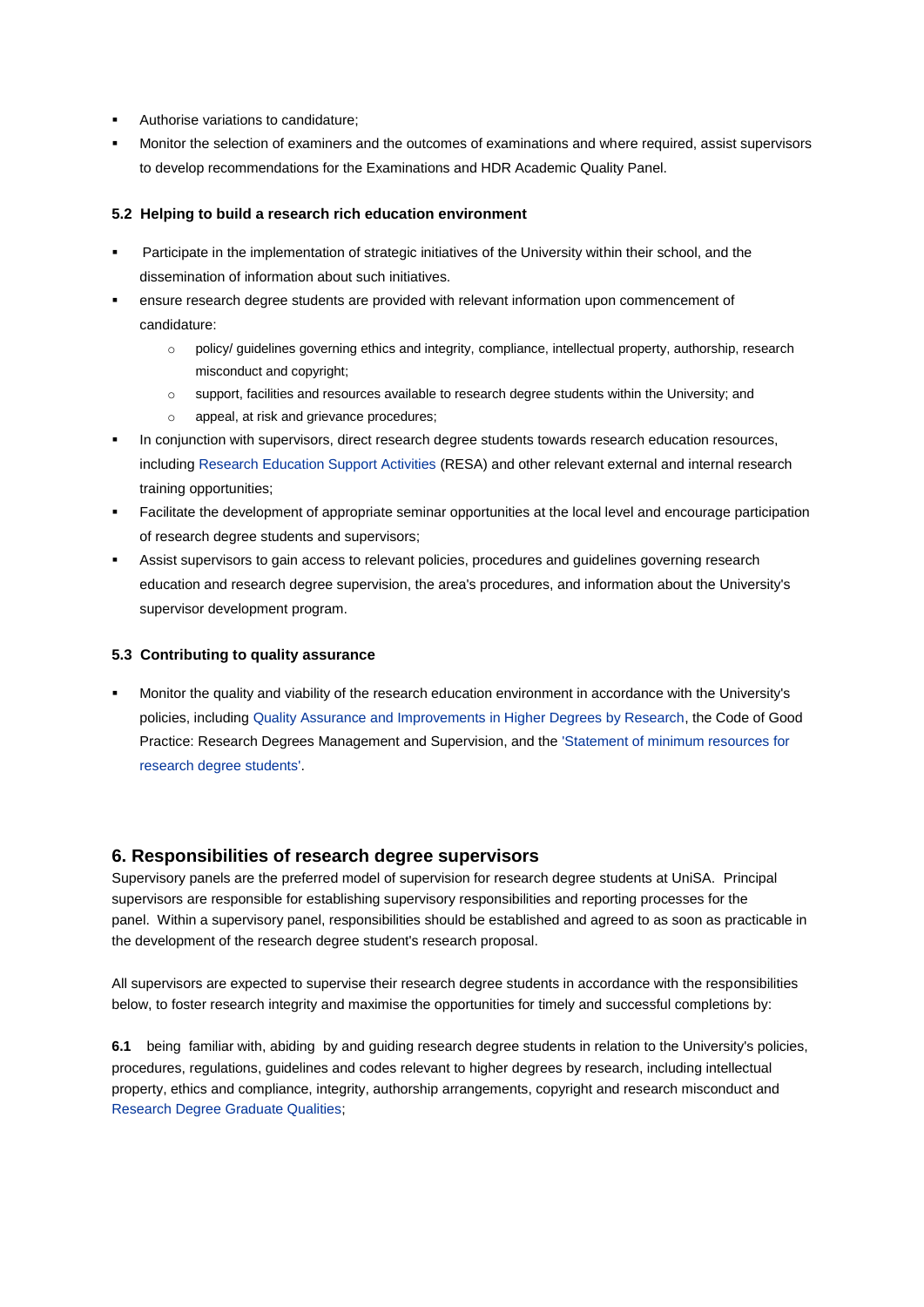**6.2** remaining aware of current supervisory practices and the policy environment by participating in supervisor development and awareness programs provided by the University, as per [Research Policy RES18 Higher Degree](http://w3.unisa.edu.au/policies/policies/resrch/res18.asp)  [by Research Supervision;](http://w3.unisa.edu.au/policies/policies/resrch/res18.asp)

**6.3** establishing with the commencing research degree student and review as necessary the mutual expectations and obligations outlined in the Research Induction Plan and Statement of Agreement;

**6.4** providing the resources for their research degree students to undertake their proposed research program in their School;

**6.5** communicating/meeting regularly with their research degree student in order to provide timely advice and guidance in all matters related to research conduct and overseeing all stages of the research process, including identifying the research objectives and approach, obtaining ethics and other approvals, conducting the research and reporting the research outcomes in appropriate fora and media;

**6.6** maintaining a level of communication with the research degree student, the principal supervisor and other panel members (including advisors) to ensure adequate supervision;

**6.7** satisfying themselves that the research methods and outcomes of research degree students under their supervision are appropriate and valid;

**6.8** ensuring that, prior to data collection, ethics and compliance approvals for the research program as necessary have been obtained, and that the research degree student adopts ethical and safe working practices in places of study and work and complies with work health and safety and injury management guidelines;

**6.9** during candidature supervisors are expected to:

- **•** refer the research degree student to appropriate resources and assist with preparation of the research proposal;
- monitor the research degree student's writing style to help avoid plagiarism and to ensure appropriate presentation of written material; and
- comment critically and constructively, and in reasonable time, on the content of drafts of the thesis;

**6.10** providing academic support and guidance, and helping research degree students to create strategic academic networks by putting them in contact with relevant researchers and other research degree students in their discipline;

**6.11** completing the bi-annual progress review and reporting requirements of the University and advising the research degree student on preparation for and performance in these reviews and reports;

**6.12** monitoring the research degree student's performance and ensuring the research degree student is promptly made aware of inadequate progress or insufficient work by providing detailed feedback that identifies problems, establishing agreed timelines and milestones by which to measure performance, and conducting additional reviews of progress as required;

**6.13** encouraging and supporting research degree students to publish and present their work where appropriate;

**6.14** ensuring that research degree students receive appropriate recognition and credit for their research;

**6.15** contributing to examination procedures by: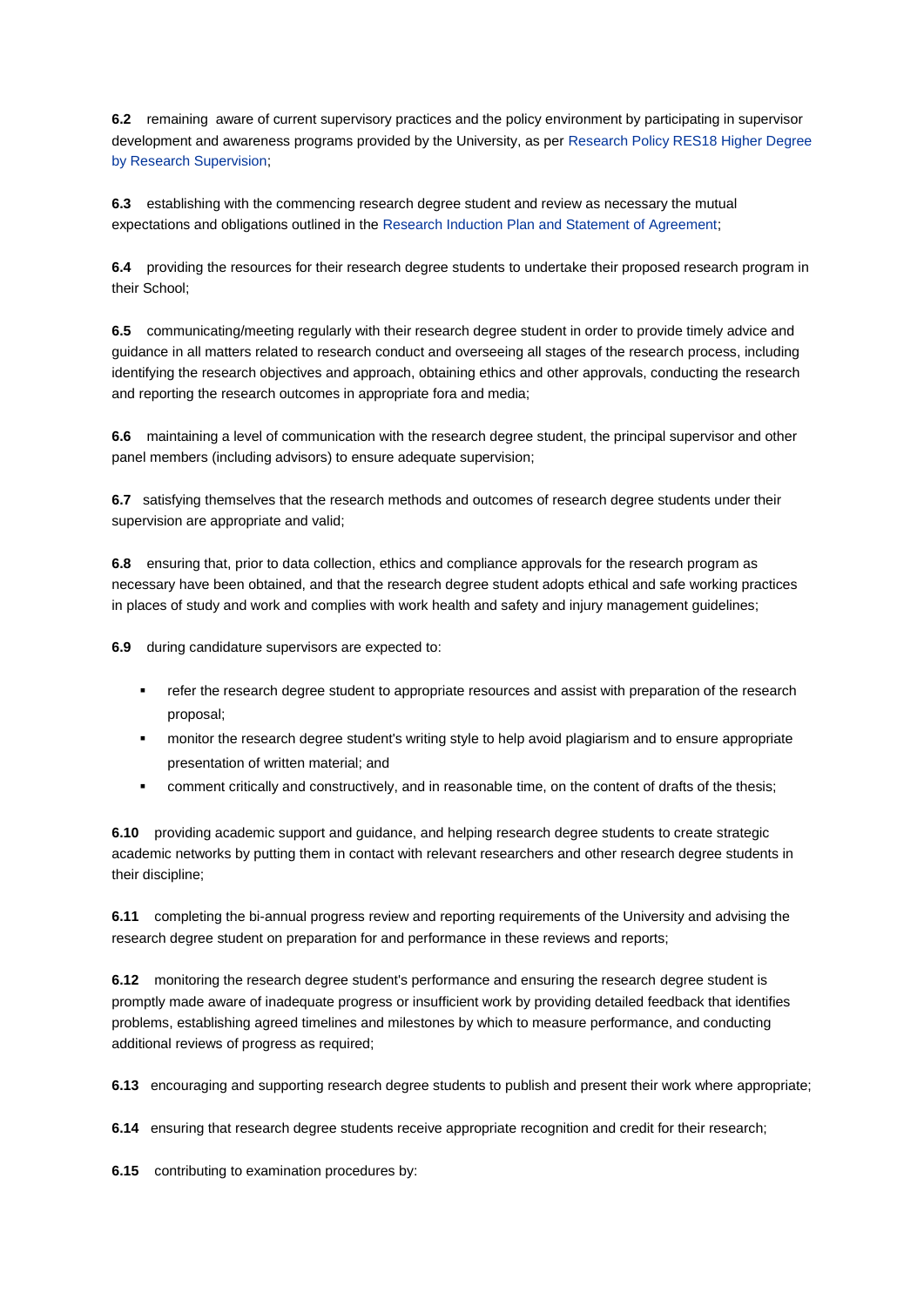- certifying that the thesis is of a standard appropriate to the discipline, is properly presented and adequately expressed in English, conforms to University regulations and policies and is, therefore, prima facie, worthy of examination. The research degree student should be consulted on the choice of examiners but the final decision lies with the supervisor;
- advising the research degree student on how to deal constructively and appropriately with critical review, including examiners' comments and recommendations;
- recommending to the Dean, Research an appropriate response to the examiners' recommendations, including a proposed resolution of conflicting examiners' reports to the Examinations and HDR Quality Panel, where necessary;
- reviewing amendments to the thesis and when required certify that the requisite amendments have been made within the required timeframe;

**6.16** encouraging and supporting research degree students' career aspirations and planning; and helping them to develop the personal and professional capabilities that will enhance their career options.

# **7. Responsibilities of advisors**

**7.1** Advisors are appointed to supervisory panels on a voluntary basis and their participation will vary depending upon the research project being undertaken. Advisors are responsible for providing industry and enduser expertise to a research degree student's research project. Depending on the student's research project, end-users can be drawn from a wide range of industries, including but not limited to private enterprise, federal, state or local government and the not for profit sector.

**7.2** It is expected that advisors will be involved in the co-creation of student research projects; to actively mentor the research degree student and to provide them with end-user linked exposure and experience, as appropriate. Depending on the needs of the student and the specific research project being undertaken, advisors may:

- Provide feedback on the student's research proposal;
- Maintain an appropriate level of communication with the research degree student and/or the supervisory panel and participate in regular meetings as necessary;
- Mentor the research degree student throughout candidature;
- Facilitate end-user linked experiences such as invitations to board meetings, placement opportunities or other exposure;
- Encourage and support the student's career aspirations and help them to develop the personal and professional capabilities that will enhance their career options; and
- Review and provide feedback on drafts of the student's thesis.

# **8. Responsibilities of research degree students**

The responsibilities of research degree students are as follows:

#### **8.1 Conducting research**

 In aspiration of becoming a professional researcher, research degree students are expected to: obtain ethics and safety approvals for the research program as necessary (prior to data collection), adopt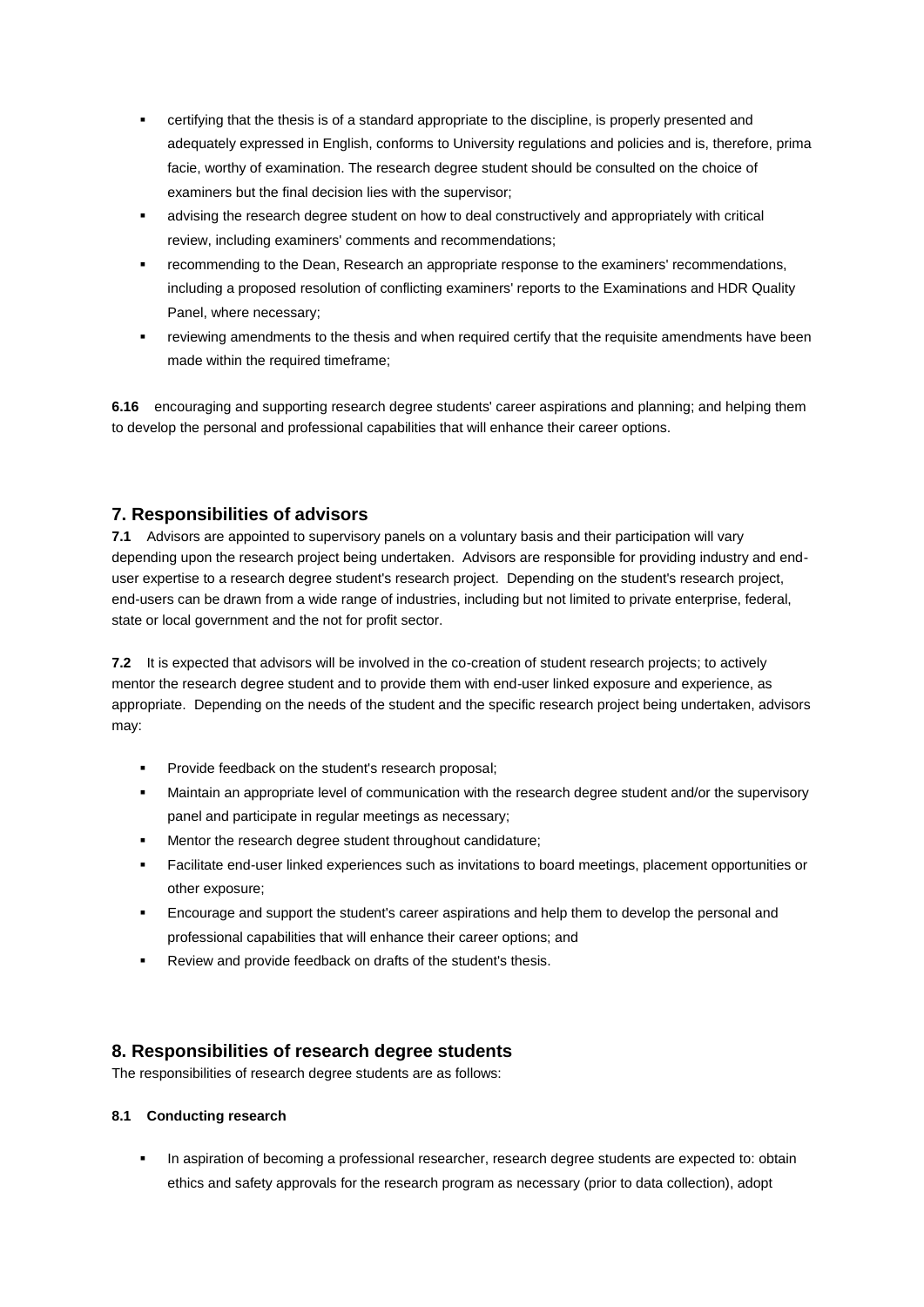ethical and safe working practices in all places of study and work and comply with work health and safety and injury management guidelines;

- **Participate in the intellectual community provided by their Division and undertake appropriate Research** Education Support Activities (RESA);
- Play an informed part in planning a research project in order to complete the thesis and degree within the allocated time of scholarship and/or funded candidature;
- Maintain the progress of work according to milestones agreed with their supervisors;
- Participate in planning and reviewing progress, and monitoring achievement o[f Research Degree](http://www.unisa.edu.au/researchstudents/responsibilities/rdgq.asp)  [Graduate Qualities](http://www.unisa.edu.au/researchstudents/responsibilities/rdgq.asp) in partnership with their supervisors and the research education portfolio leader (REPL);
- Disseminate and publish their results on an ongoing basis during their candidacy;
- Cite the work of other authors fully and accurately when disseminating research findings;
- Comply with any confidentiality requirements of sponsors; and
- Take the initiative in raising problems or difficulties and share responsibility for seeking appropriate solutions.

### **8.2 Managing candidature**

- At commencement of candidature, research degree students should establish with supervisors the mutual expectations and obligations outlined in the [Research Induction Plan and Statement of](http://www.unisa.edu.au/researchstudents/milestones/statementagreement.asp)  [Agreement,](http://www.unisa.edu.au/researchstudents/milestones/statementagreement.asp) including supervision style and the development o[f Research Degree Graduate Qualities;](http://w3.unisa.edu.au/researchstudents/responsibilities/rdgq.asp)
- Take an active part in maintaining an appropriate schedule of meetings with their supervisory panel;
- Undertake training in research ethics, work health and safety, environmental protection, as well as technical matters appropriate to their discipline;
- Have a completed and approve[d research proposal](http://www.unisa.edu.au/researchstudents/milestones/researchproposal.asp) within a maximum period of 12 months post commencement in order to confirm their candidacy and continue their enrolment;
- Submit the necessary documentation (including Review of Progress documents confirming satisfactory progress against agreed milestones) to enable Graduate Research to update their enrolment.

#### **8.3 Examination**

- Research degree students must prepare the thesis for examination and submit with the necessary documentation according to appropriate guidelines and regulations;
- **Participate in discussions relating to the appointment of examiners and, while not having a right to** nominate or veto the choice, raise any concerns or objections about potential examiners;
- After examination, promptly make required corrections to the thesis within the allocated time and ensure enrolment is active in the case of major amendments; and
- Participate in an oral defence of the the[s](http://www.newdev.unisa.edu.au/policies/codes/goodprac/mansupvising.asp#2footer)is<sup>2</sup>.

#### **8.4 Research integrity**

Compliance with:

- [Australian Code for the Responsible Conduct of Research](http://www.nhmrc.gov.au/guidelines/publications/r39) (Australian Code)
- [National Statement on Ethical Conduct in Human Research](http://www.nhmrc.gov.au/guidelines/publications/e72) (National Statement)
- [Australian Code of Practice for the Care and Use of Animals for Scientific Purposes](http://www.nhmrc.gov.au/_files_nhmrc/file/publications/synopses/ea16.pdf)